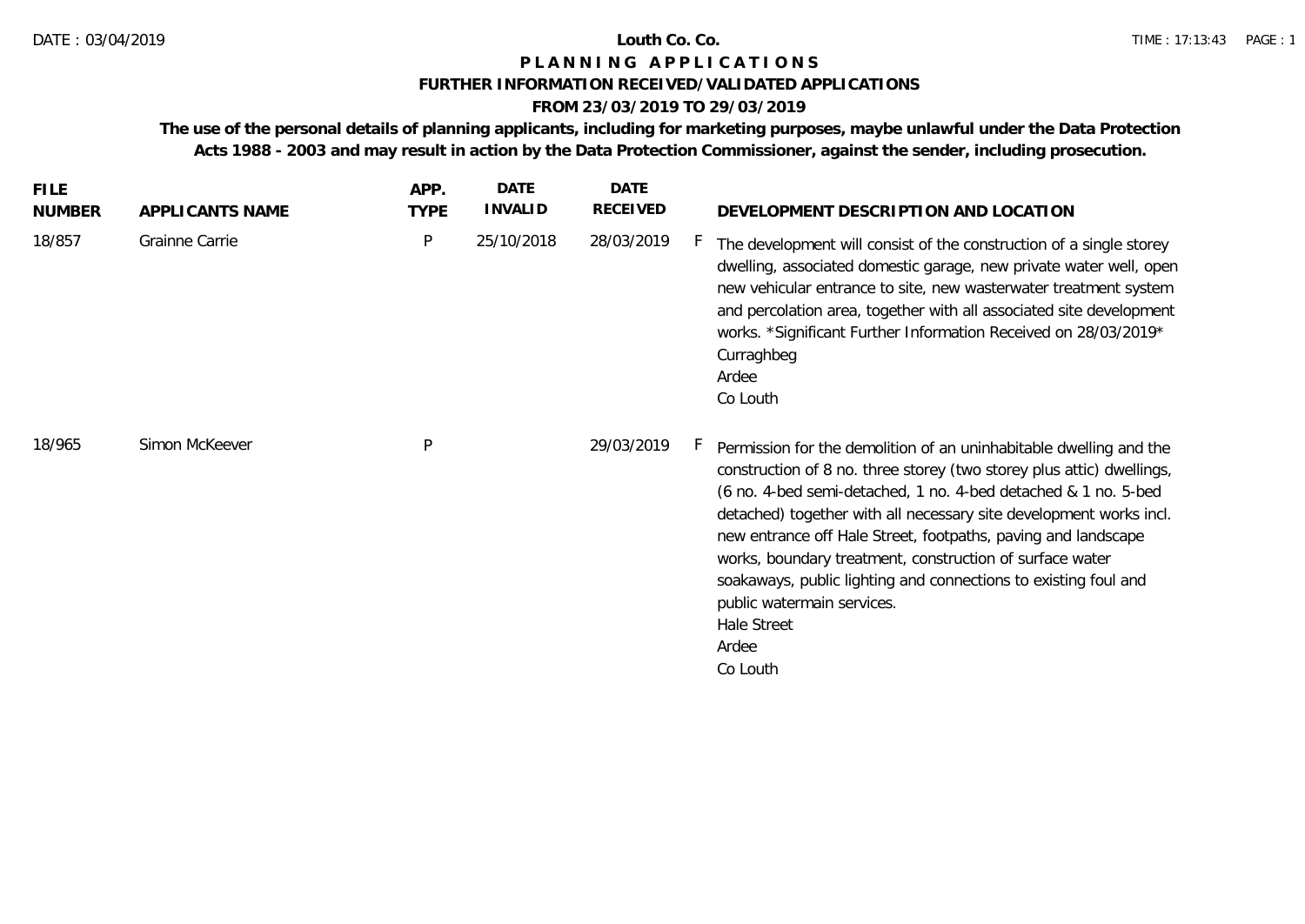# **P L A N N I N G A P P L I C A T I O N S**

### **FURTHER INFORMATION RECEIVED/VALIDATED APPLICATIONS**

## **FROM 23/03/2019 TO 29/03/2019**

**The use of the personal details of planning applicants, including for marketing purposes, maybe unlawful under the Data Protection Acts 1988 - 2003 and may result in action by the Data Protection Commissioner, against the sender, including prosecution.**

| <b>FILE</b><br><b>NUMBER</b> | APPLICANTS NAME               | APP.<br><b>TYPE</b> | <b>DATE</b><br><b>INVALID</b> | <b>DATE</b><br><b>RECEIVED</b> | DEVELOPMENT DESCRIPTION AND LOCATION                                                                                                                                                                                                                                                                                                                                                                                                                                                                                                                                                                                                                                                                                                                                                                                                                                                                                                                 |
|------------------------------|-------------------------------|---------------------|-------------------------------|--------------------------------|------------------------------------------------------------------------------------------------------------------------------------------------------------------------------------------------------------------------------------------------------------------------------------------------------------------------------------------------------------------------------------------------------------------------------------------------------------------------------------------------------------------------------------------------------------------------------------------------------------------------------------------------------------------------------------------------------------------------------------------------------------------------------------------------------------------------------------------------------------------------------------------------------------------------------------------------------|
| 18/999                       | David Mackin & Ailbhe<br>Carr | P                   |                               | 29/03/2019                     | Permission for works consisting of alterations to existing farmhouse<br>including new window to the side elevation at first floor, alterations<br>to front and rear elevations including application of external<br>insulation, demolition of existing chimney and internal alterations,<br>installation of new septic tank and waste water treatment system,<br>extension of existing dwelling by converting the adjoining barn<br>structure to a habitable structure with associated alterations to the<br>existing elevations including new entrance to front elevation and<br>new openings to the rear elevation, single storey extension to the<br>rear of the existing barn structure, increasing existing barn roof<br>height by raising existing roof, installation of clear storey glazing<br>and dormer structure to the rear roof slope and all associated<br>siteworks, landscaping and drainage works.<br>Cliven<br>Dunleer<br>Co Louth |
| 18/1006                      | Rayro Stores Ltd.             | P                   |                               | 29/03/2019                     | Permission for development to consist of the extension of the<br>existing filling station forecourt with additional car parking spaces<br>and associated perimeter boundary walls to the east of the existing<br>shop and filling station, the relocation of the existing east site<br>vehicle entrance, relocation of existing fuel pumps and associated<br>site works.<br>Mell<br>Drogheda<br>Co Louth                                                                                                                                                                                                                                                                                                                                                                                                                                                                                                                                             |